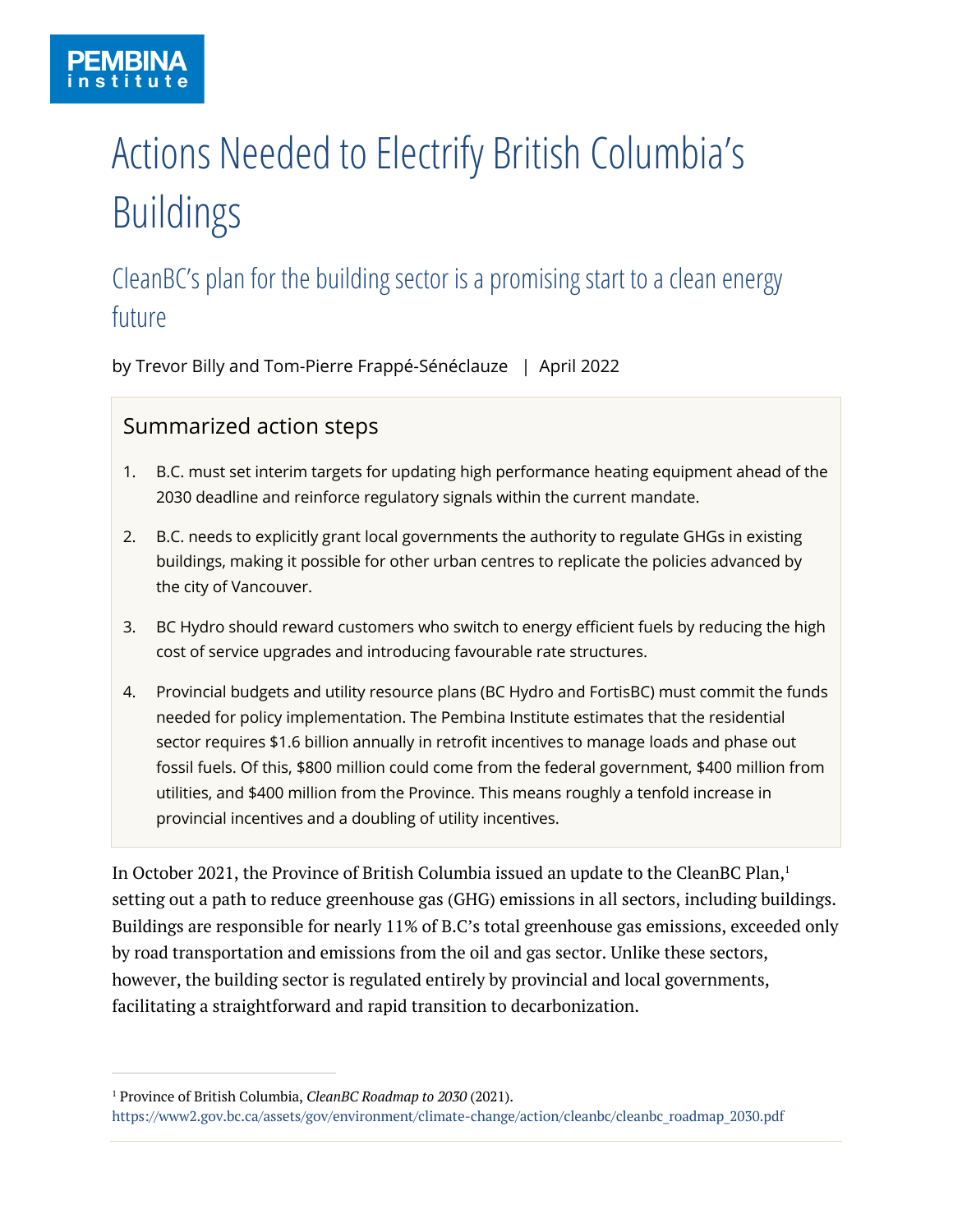The CleanBC Plan contains many positive advancements to deliver GHG reductions in buildings, including a mandate for BC Hydro to encourage customers to switch from natural gas to clean electricity for heating, a faster installation process for customers who require electrical upgrades when switching from gas to electrical heating, a greenhouse gas intensity (GHGi) standard for new buildings, minimum efficiency standards for new heating equipment, and the elimination of incentives for fossil fuel heating equipment. The province also announced a commitment to 100% clean electricity by 2030, and a 6 MtCO<sub>2</sub> emission cap on gas utilities (equivalent to a 47% reduction below 2007 levels).

While the progressive action taken on climate is highly commendable, some areas still require political direction. The government also needs to address the risks associated with the implementation of B.C.'s commitments within the next year. Our analysis is informed by data collected from a broad-ranging stakeholder engagement process that led to the publication of the B.C. Building Electrification Roadmap (BERM) in March 2021.<sup>2</sup>The BERM provides guidance for utilities and governments on how to achieve provincial targets in buildings by gradually replacing fossil fuels and hot water heating with high-efficiency electrical heating. It was developed under the direction of a steering committee composed of B.C. Ministry of Energy, Mines & Low Carbon Innovation, B.C. Attorney General & Minister Responsible for Housing, BC Hydro, City of Vancouver, City of Richmond, Metro Vancouver, and the Zero Emissions Building Exchange. More than 160 stakeholders from industry and government including heating, ventilation and air conditioning (HVAC) contractors, homebuilders, developers, equipment manufacturers, utilities, local government, and provincial civil servants were consulted. The BERM provides a benchmark against which the gains achieved in the province's new climate plan can be measured.

Listed below are four actionable steps that are critical to meeting the climate targets for the building sector.

#### 1. Set minimum performance standards for heating equipment

A rapid transition off fossil-fuel burning heating equipment is key to decarbonizing homes and buildings. The BERM recommends that B.C. set a minimum energy performance standard requiring a co-efficient of performance  $(COP)^3$  greater than 100% for all space and water

<sup>2</sup> *British Columbia's Building Electrification Roadmap* (2021). Available at https://www.zebx.org/wpcontent/uploads/2021/04/BERM-Launch-Presentation\_2021-04-21\_v2.pdf

<sup>&</sup>lt;sup>3</sup> COP is a measure of efficiency of heating equipment, determined as the heat produced relative to the amount of energy consumed. Heat pumps operate at efficiencies greater than 100% by extracting more heat from surrounding air, water or ground than they use, whereas fossil fuel heating equipment operates at less than 100% efficiency since it creates heat simply by burning fuel, which always comes with system losses.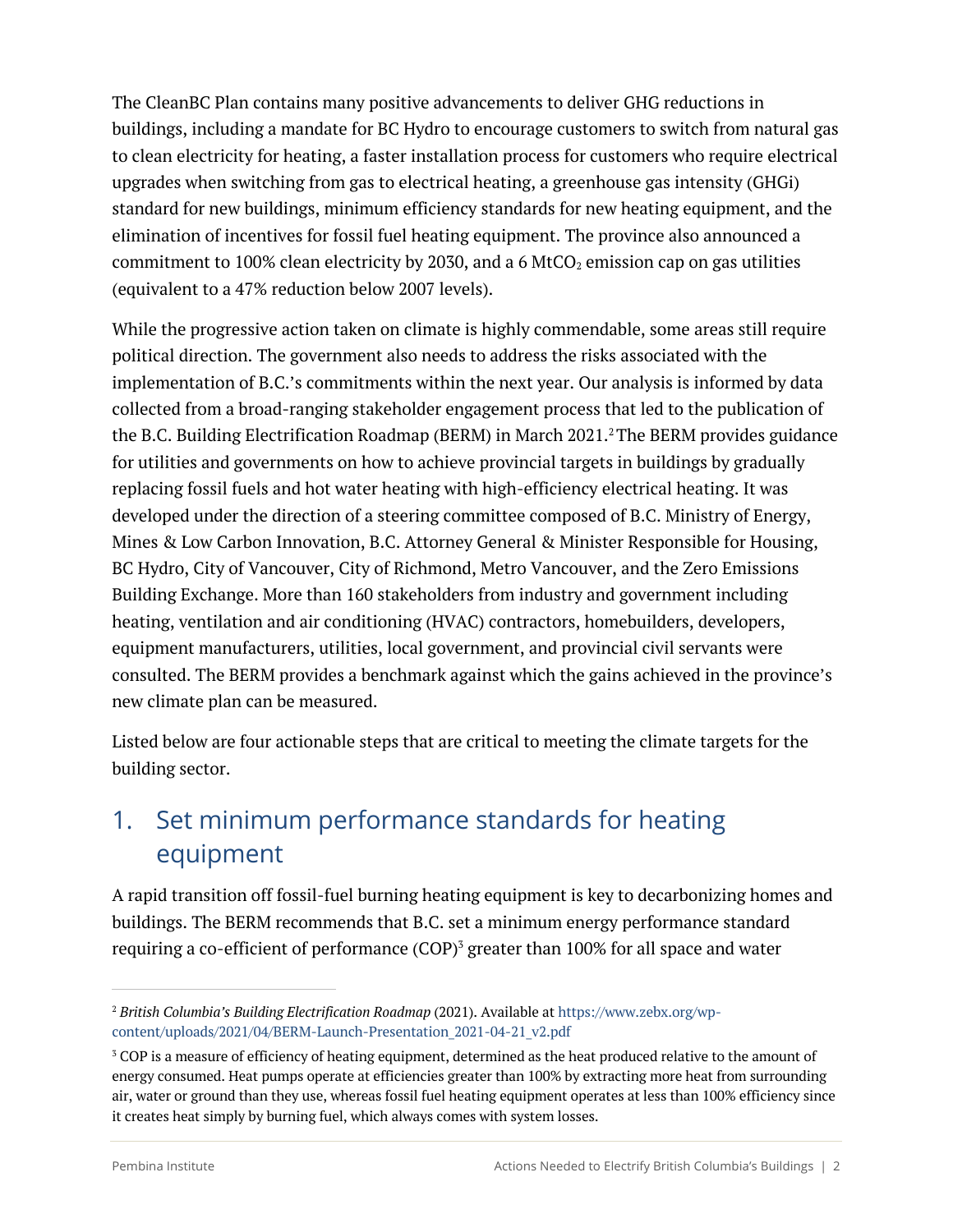heating equipment by 2035. The CleanBC Plan shortens that timeline to 2030 and broadens the scope to allow equipment greater *or equal* to 100% thus allowing baseboard electric heating (100% efficient).4 Once these minimum performance standards for heating equipment come into force, the sale of fossil fuel furnaces and boilers will no longer be allowed in B.C. Fossilfuel heating equipment reaching its end of life would be replaced by electric or gas heat pumps or baseboard heating.

While a similar "aspirational" goal was set at the 2018 Energy Ministers' Conference, <sup>5</sup> B.C. is the first province to endorse this regulatory target of requiring a minimum COP greater than 100% for all space and water heating equipment in 2030, a notable achievement.

A key pending question is whether a requirement slated for eight years in the future will send a strong enough signal to motivate contractors and manufacturers to change their business practices. Interim measures and targets are essential to ensure market transformation ahead of the 2030 deadline.

The 2022 provincial budget includes funds for increased incentives for heat pumps, the elimination of a provincial sales tax on this equipment, a higher tax on gas furnaces and boilers, and \$9 million for tracking the progress on climate action — all positive steps that will accelerate competitive pricing for clean options. BC Hydro is also stepping up its funding for electrification incentives and efficiency measures. However, both of these funding pools will have to grow significantly if we are to fuel switch approximately 5% of the building stock per year, which is the pace needed to decarbonize the building sector by 2050. For renovations to happen at that scale, we estimate that provincial budgets for incentives should be in the order of \$400 million per year<sup>6</sup> — an order of magnitude above what was included in the 2022 budget.7

Another strategy that could help accelerate market transformation ahead of the 2030 deadline would be to leverage political leadership at the local level. This is harder to do for equipment regulations than building codes, since regulations affect suppliers rather than contractors. A

<sup>4</sup> One noteworthy difference in CleanBC's plan: it commits to a COP **equal to** or greater than one by 2030.The inclusion of COP = 1 allows for the continued sale of baseboard heaters, a non-emitting heating option offering a reasonable compromise between upfront costs and operating costs when installed in well-insulated building.

<sup>&</sup>lt;sup>5</sup> "By 2035, all space heating technologies for sale in Canada meet an energy performance of more than 100%." Energy and Mines Ministers' Conference, *Paving the Road to 2030 and Beyond: Market transformation road map for energy efficient equipment in the building sector* (2018), 32.

https://www.nrcan.gc.ca/sites/www.nrcan.gc.ca/files/emmc/pdf/2018/en/18-00072-nrcan-road-map-eng.pdf

<sup>6</sup> Madi Kennedy and Tom-Pierre Frappé-Sénéclauze, *Canada's Renovation Wave: A plan for jobs and climate* (Pembina Institute, 2021). https://www.pembina.org/pub/canadas-renovation-wave

<sup>7</sup> Government of British Columbia, *Budget 2022: Backgrounder 2* (2022). https://www.bcbudget.gov.bc.ca/2022/pdf/2022\_Backgrounder\_2\_Environment.pdf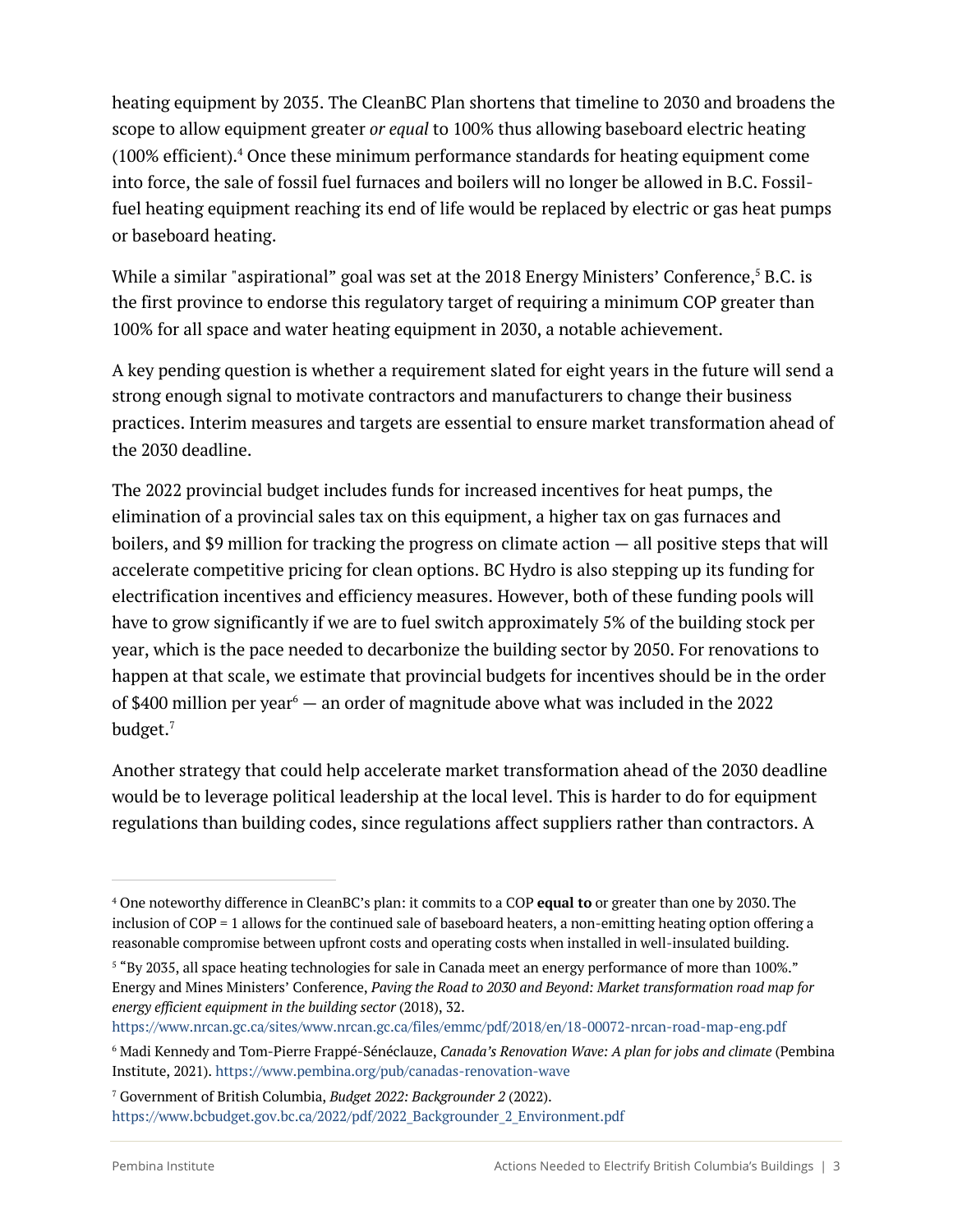proactive approach could be for the province to co-develop with local government a "heatpump ready" set of bylaws and practices to streamline permitting processes, ensure quality installations, and collect data on what is being installed.

The province could also move more quickly on minimum performance standards for equipment that is market-ready such as heat-pump replacements for rooftop make-up air units (heating equipment on commercial and institutional buildings that heat the air cycled into the building to replace air exhausted out for ventilation purposes).

Since the current pace of heat pump installations is falling short of the level necessary for most buildings to be transitioned to heat pumps by 2030, the province should set interim targets for heat pump uptake (as a percentage of installations) to ensure the market transformation occurs at the necessary pace. It should also set up an annual reporting process so that provincial programs, utilities and training programs can be adjusted in a dynamic manner. This will support the work of the Building to Electrification Coalition, the organization behind the BERM, and provide context for regular feedback to and from the HVAC industry.

### 2. Regulate greenhouse gas emissions from new and existing buildings

The CleanBC Plan sets another important precedent in Canada: B.C. is the first province to commit to regulating carbon emissions (as opposed to energy use) for new construction. While the national building code, and the provincial codes that are based on it, includes climate pollution reduction as a sub-objective, this has been mostly pursued by improving energy efficiency, and is silent on whether the proposed building used high-carbon fuels like oil or natural gas, or low-carbon fuels like renewable electricity. In setting carbon limits for new construction, B.C. follows in the footsteps of municipalities such as Vancouver and Toronto. <sup>8</sup> It also builds on the work of the BC Energy Step Code Council, <sup>9</sup> formed by the province to support implementation of the Step Code, which has been working with government and industry partners to craft a framework that local governments in B.C. could use to regulate greenhouse gas intensity from new construction.

This initiative marks significant progress in ensuring that new construction does not lock-in polluting technologies. But it does not ensure ongoing performance of these new buildings or address most buildings that exist today and will still be standing in 2050.

<sup>8</sup> Help Cities Lead, *Briefing Note: Regulating GHG Emissions for New Buildings* (2020). https://www.helpcitieslead.ca/wp-content/uploads/2021/01/HCL\_Briefing\_New\_Buildings-1.pdf

<sup>9</sup> BC Energy Step Code. https://energystepcode.ca/about/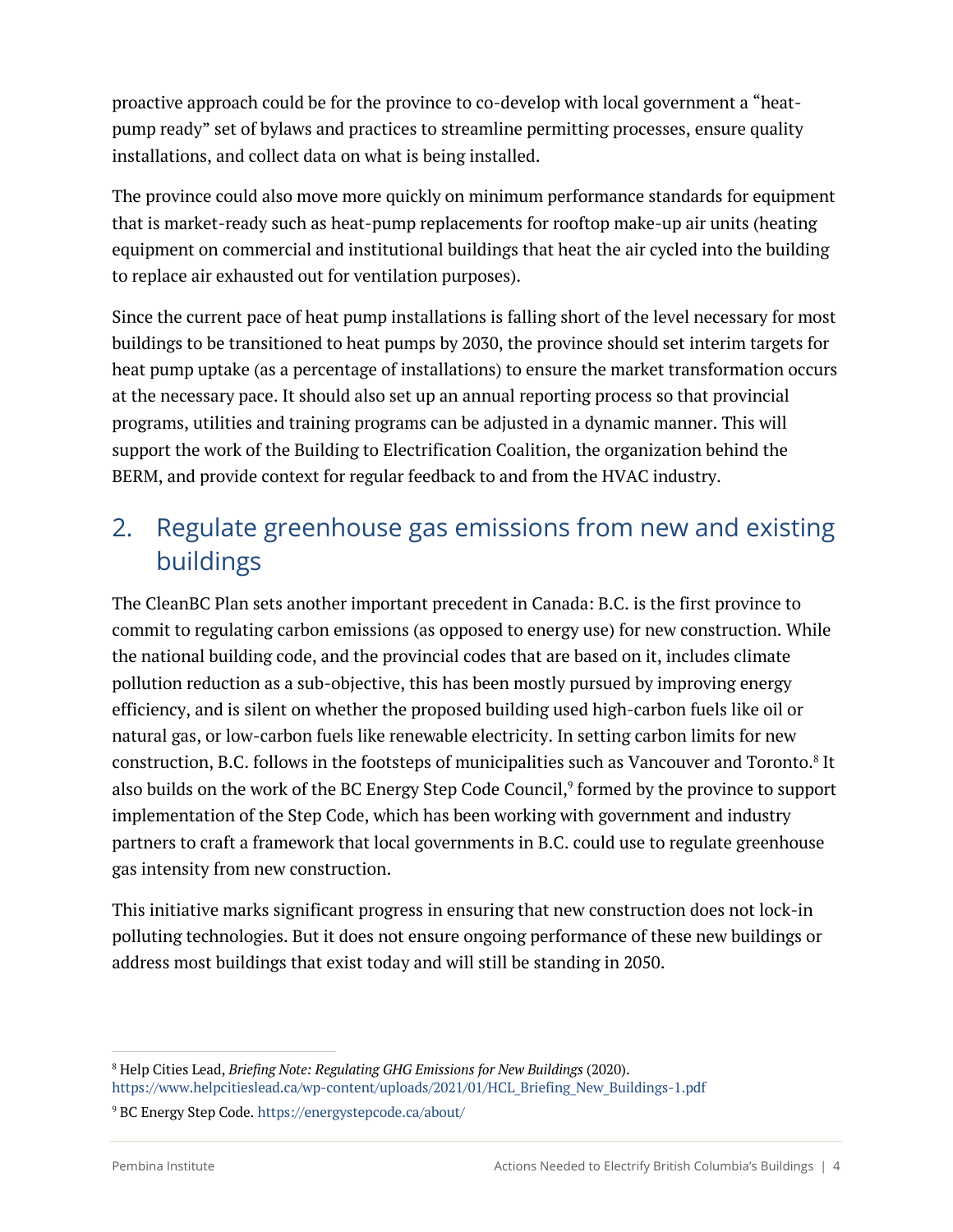The BERM recommends that the province put in place greenhouse gas intensity (GHGi) limits for existing buildings, increasing their stringency over time to eliminate fossil fuels as a base load for heating in most existing buildings by 2032. 10. This recommendation was not included in the 2030 roadmap.

If the province chooses not to regulate building emissions, the BERM suggests it should grant local governments the authority to do so. This ask is echoed by the Help Cities Lead coalition,<sup>11</sup> and was endorsed by local governments at the 2021 annual assembly of the Union of British Columbia Municipalities (UBCM).12 Doing so would allow local governments to replicate policies currently being developed by the City of Vancouver (which has unique and extraordinary regulatory authority as it was established under a distinct charter with the province) and ensure the carbon performance of existing buildings is improved over time. The regional government of Metro Vancouver is also exploring implementing a carbon cap in its Clean Air Plan, leveraging its authority to regulate air pollutants.13

### 3. Mobilize BC Hydro's resources to accelerate electrification

Transitioning a building from fossil fuel heating to high-efficiency electrical heating often requires a costly service upgrade, along with potentially long wait times, both of which act as barriers for customers interested in fuel switching.

BC Hydro should be commended for adopting several BERM recommendations in their recent five-year Electrification Plan, including a customer incentive funding program to encourage fuel switching and a commitment to reducing wait times for service connections and upgrades. But the Pembina Institute strongly encourages BC Hydro to complete its strategy with these two critical additions:

• Extend the cost of upgrading distribution systems beyond the property boundary across the ratepayer base, and provide incentives for upgrading electrical panels on the property. These expenditures can be justified as they enable load growth and contribute to increased sales of surplus power, resulting in a lower electricity rate for all customers.

<sup>10</sup> Zero Emissions Building Exchange, *British Columbia's Building Electrification Roadmap* (2021). https://www.zebx.org/launching-bcs-building-electrification-road-map/

<sup>11</sup> *Briefing Note: Regulating GHG Emissions for Existing Buildings.*

<sup>12</sup> Union of British Columbia Municipalities, *2021 UBCM Resolutions Book* (2021). https://www.ubcm.ca/sites/default/files/2021-08/2021%20UBCM%20Resolutions%20Book\_0.pdf

<sup>13</sup> Metro Vancouver, *Clean Air Plan* (2021). http://www.metrovancouver.org/services/air-quality/engagement/cleanair-plan/Pages/default.aspx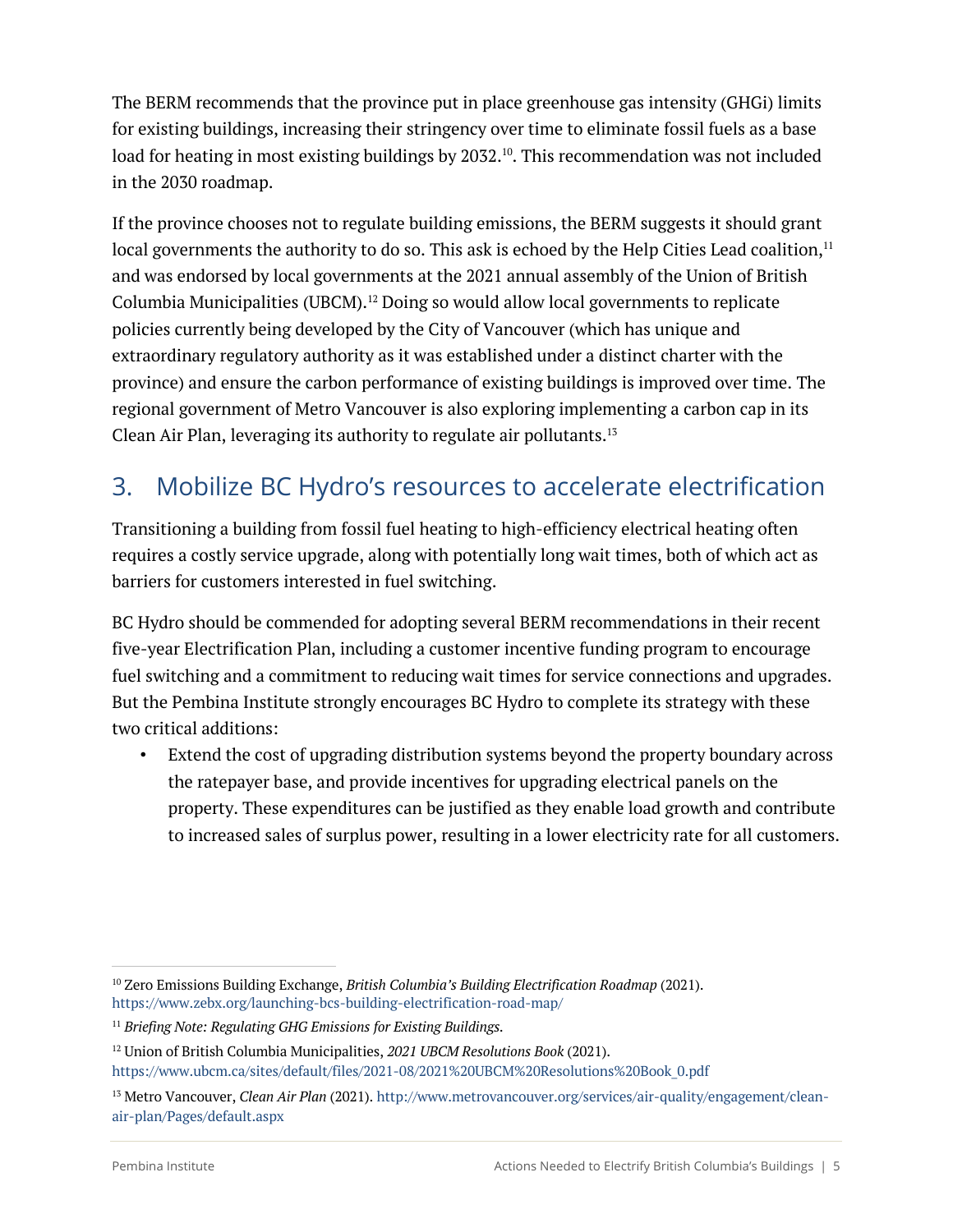This BERM recommendation could be addressed in the F2022-2025 rate application BC Hydro recently submitted to the British Columbia Utilities Commission.<sup>14</sup>

• Introduce new rate structures, such as a heat pump rate, that rewards customers who switch fuels. The current tiered rate structure limits residential customers to a fixed quantity of electricity at a lower rate before a rate increase of 50% is applied to energy consumption beyond the designated threshold. This rate was designed to encourage energy conservation in a time of electricity deficit by penalizing high consumption. Now that we are in an electricity surplus, and facing a climate imperative to fuel switch, the rate design is a disincentive for switching from natural gas heating to electric heating. Instead, opt-in electrification rates should be offered, guaranteeing that customers who switch from a fossil-based heating source to clean electricity can do so at competitive rates. BC Hydro is currently in the midst of a residential rate review, which offers an opportunity to make this change.15

#### 4. Align incentive programs with climate objectives

BERM recommends replacing incentives for gas equipment with incentives for electric heat pumps in 2022 to help equalize the capital costs of fossil fuel with high-efficiency heating systems. Gas utilities should instead use incentive programs to reduce overall building heating emissions. This will prepare buildings for future electrification efforts by incenting improvements to the building structure that reduce heating requirements regardless of source. Heat pumps typically have lower outputs than similarly sized fossil fuel furnaces, so reducing overall building heating demand makes future conversion to heat pumps simpler while providing short-term GHG and cost reductions.

This recommendation was reflected in the CleanBC Plan. The province made a commitment to stop allowing gas utilities to incent natural gas boilers and furnaces, but no timeline was given. Along with BERM, we urge the province to implement this recommendation immediately. The plan also mentions using an assumed carbon price to allow utilities to incent higher cost measures that return long-term GHG benefits, such as envelope upgrades like insulation and better windows. FortisBC is currently investigating the role of natural gas in achieving significant reductions in GHG emissions in existing buildings and would benefit from clarity in the timing and details of programs replacing existing incentives with incentives better aligned with provincial climate plans.

<sup>14</sup> BC Hydro, *F2022-F2025 rate application* (2020). https://www.bchydro.com/content/dam/BCHydro/customerportal/documents/corporate/regulatory-planning-documents/regulatory-filings/rra/00-01-2021-08-31-bchydro-f23 f25-rra-ex-b-2-application.pdf

<sup>15</sup> BC Hydro, "Residential rate design." https://www.bchydro.com/about/strategies-plans-regulatory/ratedesign/current-activities/residential-rate-design.html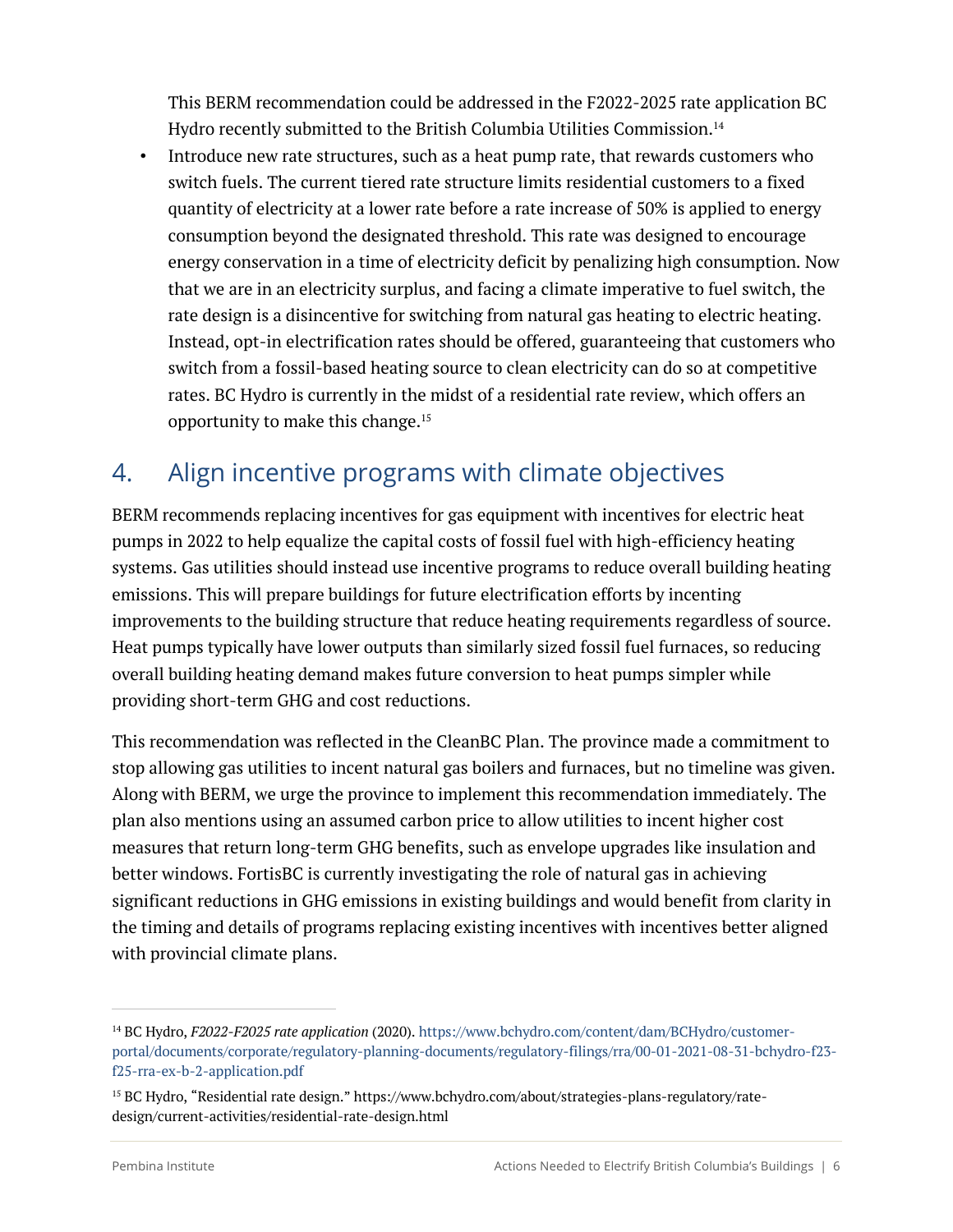These changes in demand side management (DSM) structure should include expanded incentives that encourage electrification to effectively drive market transformation. While the CleanBC Plan does mention the province's intention to provide more funding for retrofits, the 2022 budget falls short of the level of incentives needed to ensure a rapid scale-up of a retrofit economy. Current funding for B.C. residential building retrofits is approximately \$500 million annually (including existing provincial and utility programs). We estimate that public investments of \$1.6 billion per year is needed to meet our GHG reduction targets.16 If half of the revenue comes from the federal government, a quarter from utilities, and a quarter from B.C., the budget allocation for CleanBC programs for residential buildings would be approximately \$400 million per year over the next 10 to 15 years. There are also non-financial barriers to adoption of retrofits, such as low consumer awareness and lack of qualified installers, and these factors need to be addressed in conjunction with increasing incentives, but these figures represent the ultimate scale of investment needed to retrofit existing buildings in line with the province's climate action commitments. The 2022 budget included \$11 to \$24 million annually for incentives over the next three years. While this provincial allocation is, on a per capita basis, amongst the highest in Canada, it still falls short of the level of funding that is commensurate with the climate emergency.

#### Conclusion

All levels of government recognize that electrification is critically important to reducing emissions from B.C.'s building sector. Recent announcements from the provincial government and BC Hydro set B.C. on a new course. Effective implementation, however, is contingent on the four strategies outlined above. Some, such as setting a GHGi target for existing buildings and allocating more funding for incentives, still require political direction. Others, such as establishing regulatory timelines and empowering BC Hydro to actively pursue electrification, now have clear political direction and need to be rapidly implemented.

Looking forward, B.C. must also ensure the effective implementation of the gas utility cap, and implement in 2022 the requirement to phase out incentives on gas-burning equipment. (Our upcoming work on gas regulations in B.C. will cover these issues.)

Over the next two years, regulations and programs that send a clear signal for the electrification of buildings and the rapid scale-up of deep retrofit services must be established in order to ensure that the progressive commitments made lead to on-the-ground action. The province and BC Hydro are now in the process of implementing some of the most important

<sup>&</sup>lt;sup>16</sup> Tom-Pierre Frappé-Sénéclauze, Anjali Helferty and Jay Nordenstrom, "For health, climate and jobs, Canada needs a major housing investment," *Pembina Institute,* March 16, 2021. https://www.pembina.org/op-ed/health-climateand-jobs-canada-needs-major-housing-investment